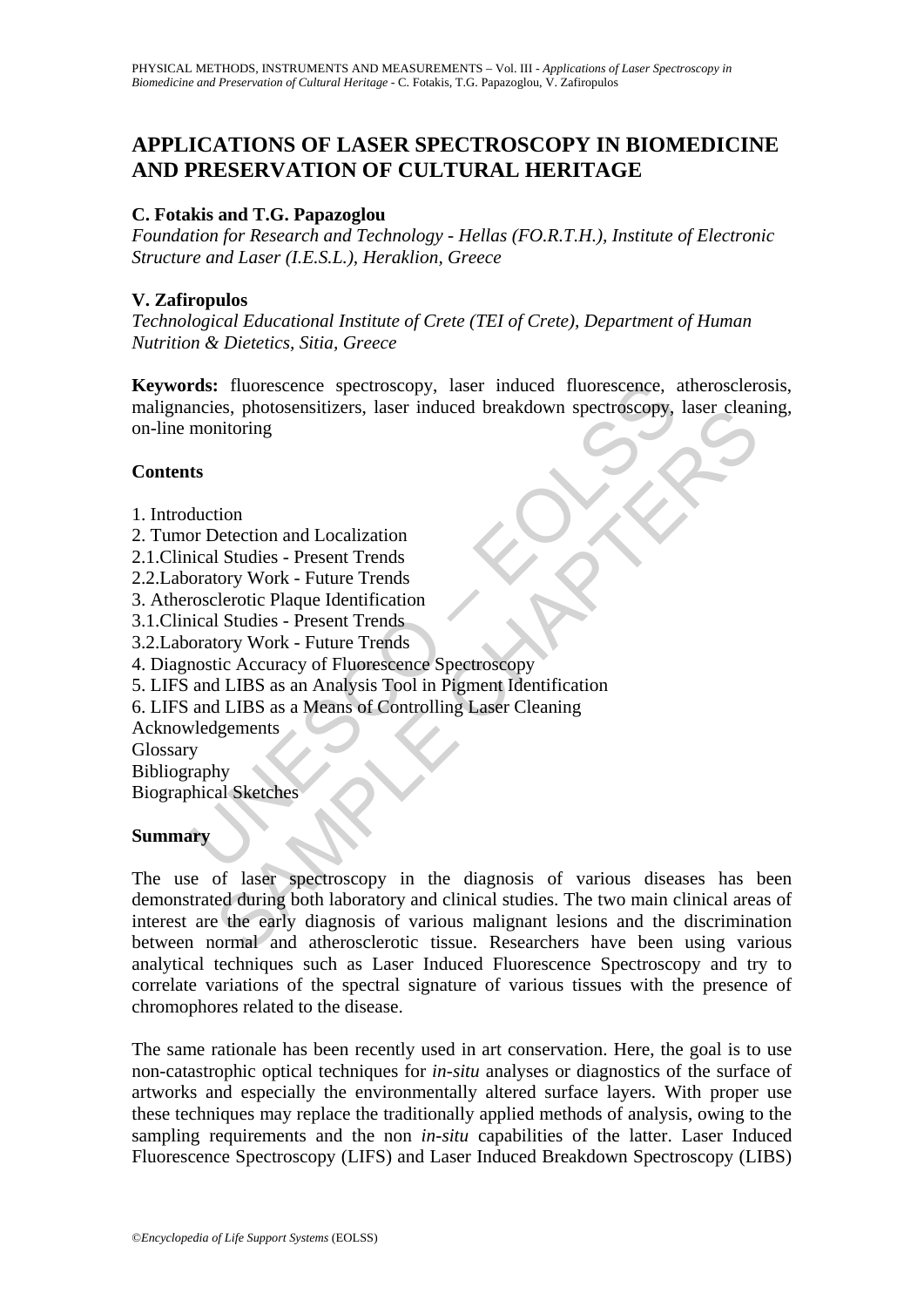are two such techniques that have been proved to be exceptional tools in the surface analysis of various artifacts. Their capabilities in on-line monitoring during laser cleaning are also unique, allowing the precise removal of surface layers through the synchronous recording of the laser induced fluorescence or the emission spectra.

## **1. Introduction**

Optical spectroscopy has the potential of being selective as well as sensitive with respect to the detection of various molecular species and it can be used for semi- or noninvasive medical diagnostics. Laser induced fluorescence spectroscopy (LIFS) in particular may prove useful in the early detection of diseased tissue. This relies on the fact that the tissue's chromophore content varies depending on the state of the disease.

Nowadays, various studies on both neoplastic and atherosclerotic tissue are performed. In these studies, LIFS is applied to both the natural occurring and the so-called fluorochromization induced fluorescence. In the first case, the detection - discrimination algorithms are based on the varying concentration of biological chromophores whereas in the second case the detection of the diseased tissue relies on the fact that the exogenous chemical probe has the ability to accumulate selectively in the diseased areas.

ays, various studies on both neoplastic and atherosclerotic tissue<br>e studies, LIFS is applied to both the natural occurring and<br>romization induced fluorescence. In the first case, the detection-<br>ms are based on the varying tudies, LIFS is applied to both the natural occurring and the so-carization induced fluorescence. In the first case, the detection - discrimina are based on the varying concentration of biological chromophores when condica Numerous models and experimental techniques have been suggested regarding the most effective acquisition and processing of LIF signals. The main disadvantages of these techniques arise from the fact that both natural and exogenous chromophores posses broad and partly overlapping absorption and emission spectra, making quantitative measurements an almost impossible task. Furthermore, scattering and absorption complicate the acquired signal in the detection of solely superficial tissue layers. In this case the goal of the LIFS technique application is the correct interpretation of spectral variations, which are linked to the change of the relative concentrations of chromophores between normal and diseased tissue.

Modern technology is now playing an increasingly important role in medicine and the preservation of cultural heritage. Amongst the most promising candidates, laser-based techniques have been investigated in a variety of medical applications as well as artwork conservation applications. Besides laser spectroscopy, which has been extensively used in various biomedical areas for composition analysis, there is a number of other techniques that range from the use of holographic interferometry for damage assessment and diagnosis of environmental influences, to the removal of surface encrustations from marble sculptures and stonework or aged varnish from paintings. Current trends consider the need for scientific approaches that may compete with, or even replace, some of the traditional methods applied in art conservation.

For pigment analysis LIFS can be applied with remarkable results, as in the case of medical applications. Fluorescent pigments give characteristic LIF spectra and therefore can be easily distinguished without the need of a destructive analysis. Laser Induced Breakdown Spectroscopy (LIBS) is another laser-based analytical technique also used for elemental analysis of pigments. Here, the advantage over traditional analytical methods is the *in situ* type of sampling, where the consumption of material is of the order of nanograms (ng) compared to the traditional sampling (micro grams order of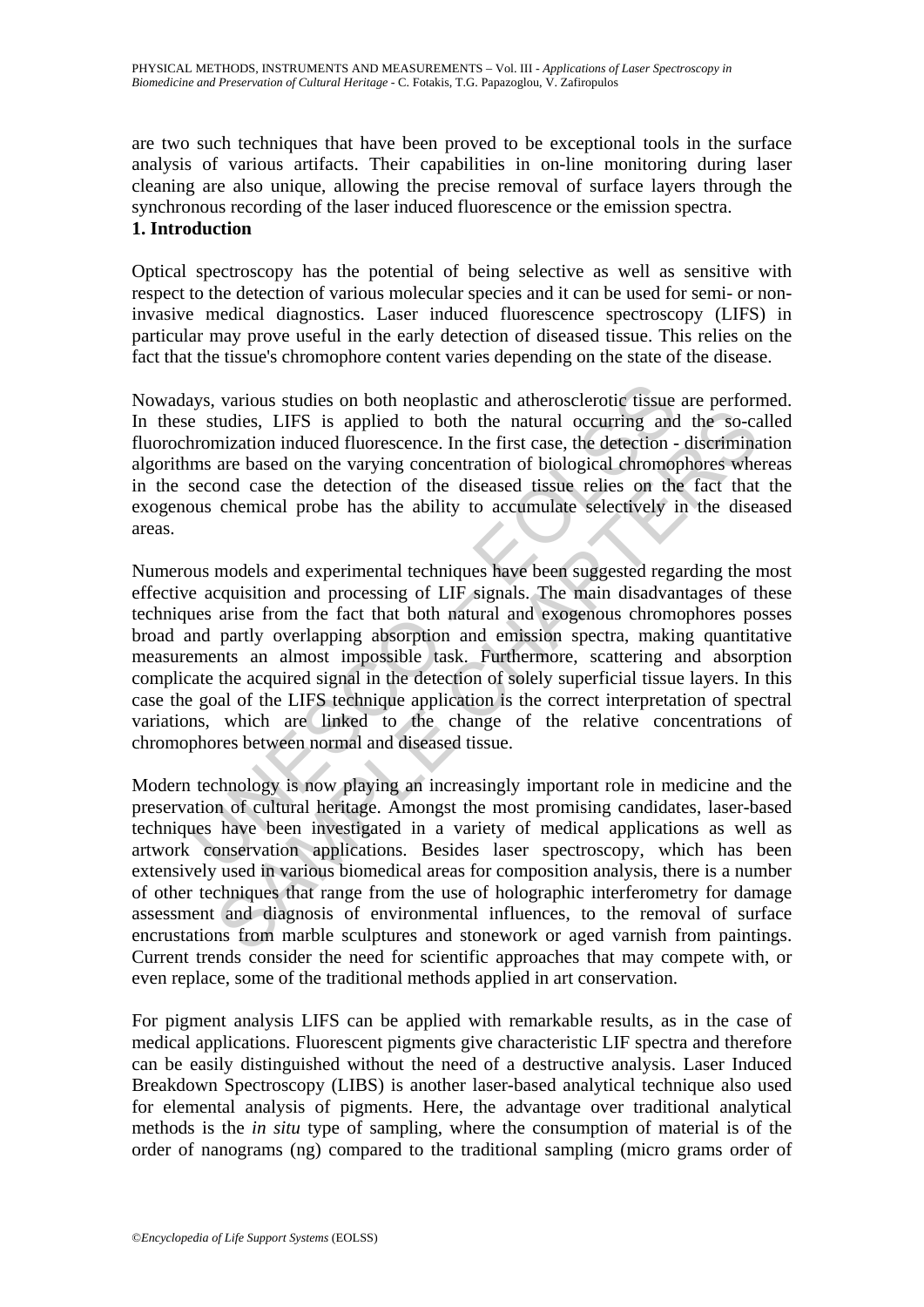magnitude). Another important advantage is the in-depth analysis capability of LIBS in steps of sub-micrometers, which is extremely important in multiplayer systems. In this latter case a comparable resolution is impossible even when looking in cross-sections via advanced imaging techniques. Finally, spectral analysis of the ablation plume is the tool for the on-line monitoring and control at all stages of laser cleaning. In all previously mentioned studies there is a standard experimental set-up, which can be used in order to acquire LIF Spectra, LIB Spectra or both. In the following schematic a general experimental set-up is depicted where both LIFS and LIBS are possible. In principle using this set-up one can alternatively use the proper laser excitation source and acquire the corresponding spectra.



Figure 1. Typical experimental set up of a LIFS/LIBS system used in medical and conservation related studies

# **2. Tumor Detection and Localization**

## **2.1. Clinical Studies - Present Trends**

Technological improvements in the clinical instrumentation and the simultaneous introduction of lasers in clinical practice gave a new boost to LIFS-based diagnostic work. The result of the research effort of the Mayo Clinic in the late 1950's and early 1960's was reproduced and improved by various groups. The Profio et al. group played an important role during this period, focusing on lung carcinoma *in situ* (CIS) detection. This particular type of malignancy is hardly detectable by X ray or conventional white light bronchoscopy. The introduced methodology included the use of  $Kr<sup>+</sup>$  laser for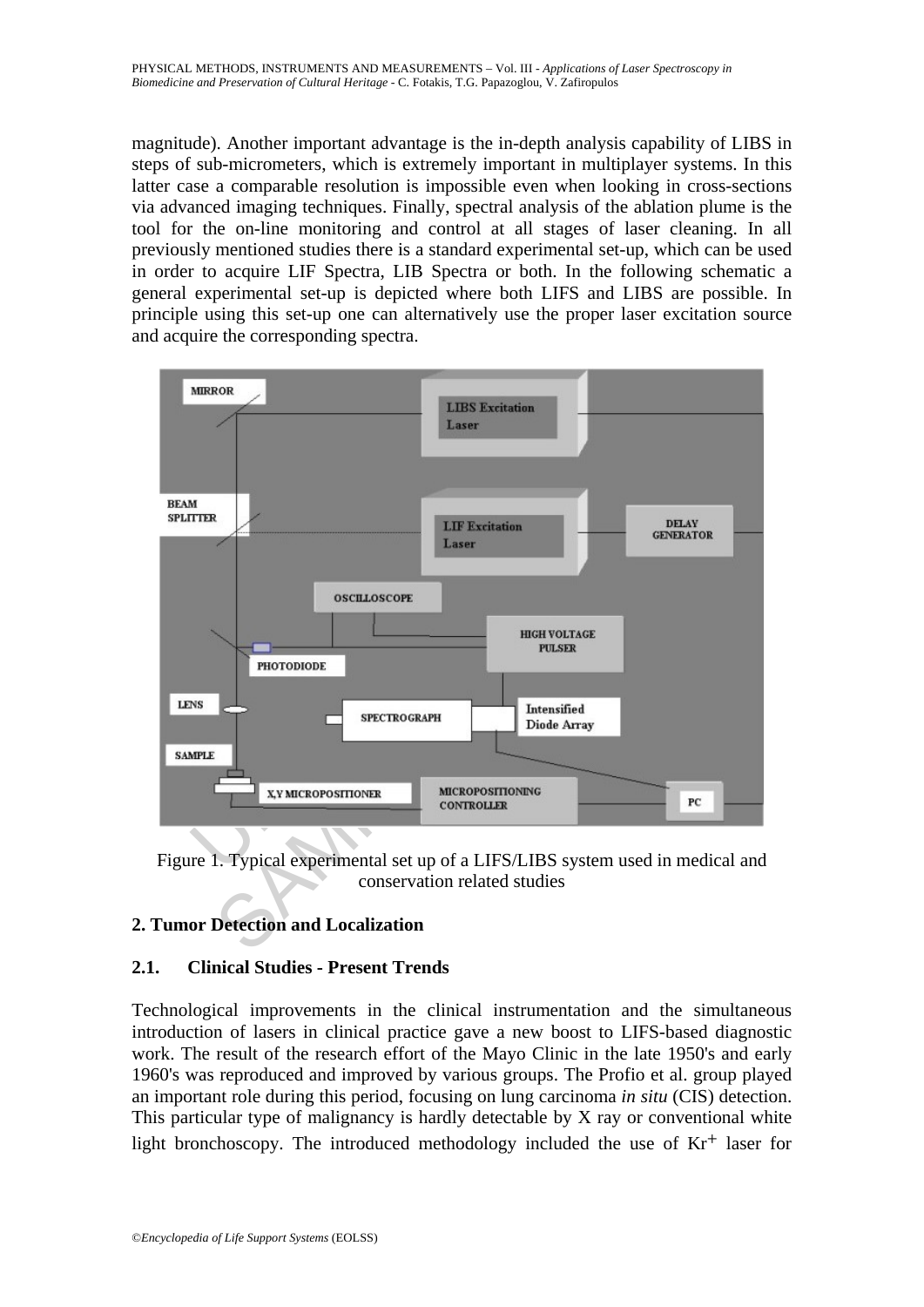excitation, the administration of HpD and the use of intensified video camera detection. The target in these studies was the detection-monitoring of the characteristic dual peak fluorescence intensity of HpD at 630 nm and 690 nm. There were other groups, mainly in Europe, which targeted on other types of tumors, and clinical groups shifting towards the use of δ-ALA and other chromophores. In Baumgartner's study, δ-ALA has been successfully used in the detection of CIS and pre-cancerous types of hyperplasia or dysplasia in the bladder (mucosal lesions). The acquisition of the produced Protoporphyrin IX laser induced fluorescence  $(Kr^+)$  laser excitation) revealed the power of this technique by detecting precancerous or malignant lesions, which were not recognized during routine cystoscopy. Keeping the rate of false positive diagnosis to low levels (16%) and not exhibiting any false negative results these studies open new perspectives in bladder diagnosis and treatment. Recently, Lam's group has also presented impressive results (94% specificity, 72.5% sensitivity) in the application of LIF imaging in bronchoscopy indicating that, at least, in the case of lung cancer, this method is slowly becoming a candidate for routine clinical use.

# **2.2. Laboratory Work - Future Trends**

It is evident that the future of LIF based detection techniques will depend firstly on the improvement of the instrumentation and signal analysis algorithms and, secondly, on the development of new photosensitizing agents with higher selectivity/emission bands and lack of side effects, such as skin photosensitization.

The improvement of endoscopic instrumentation has created a tendency in research groups to try to combine LIF and 2-d imaging.



Figure 2. Images of the in vivo LIF emission coming from the HpD carrying atherosclerotic aorta and a primary tumor on the femoral area of an animal model.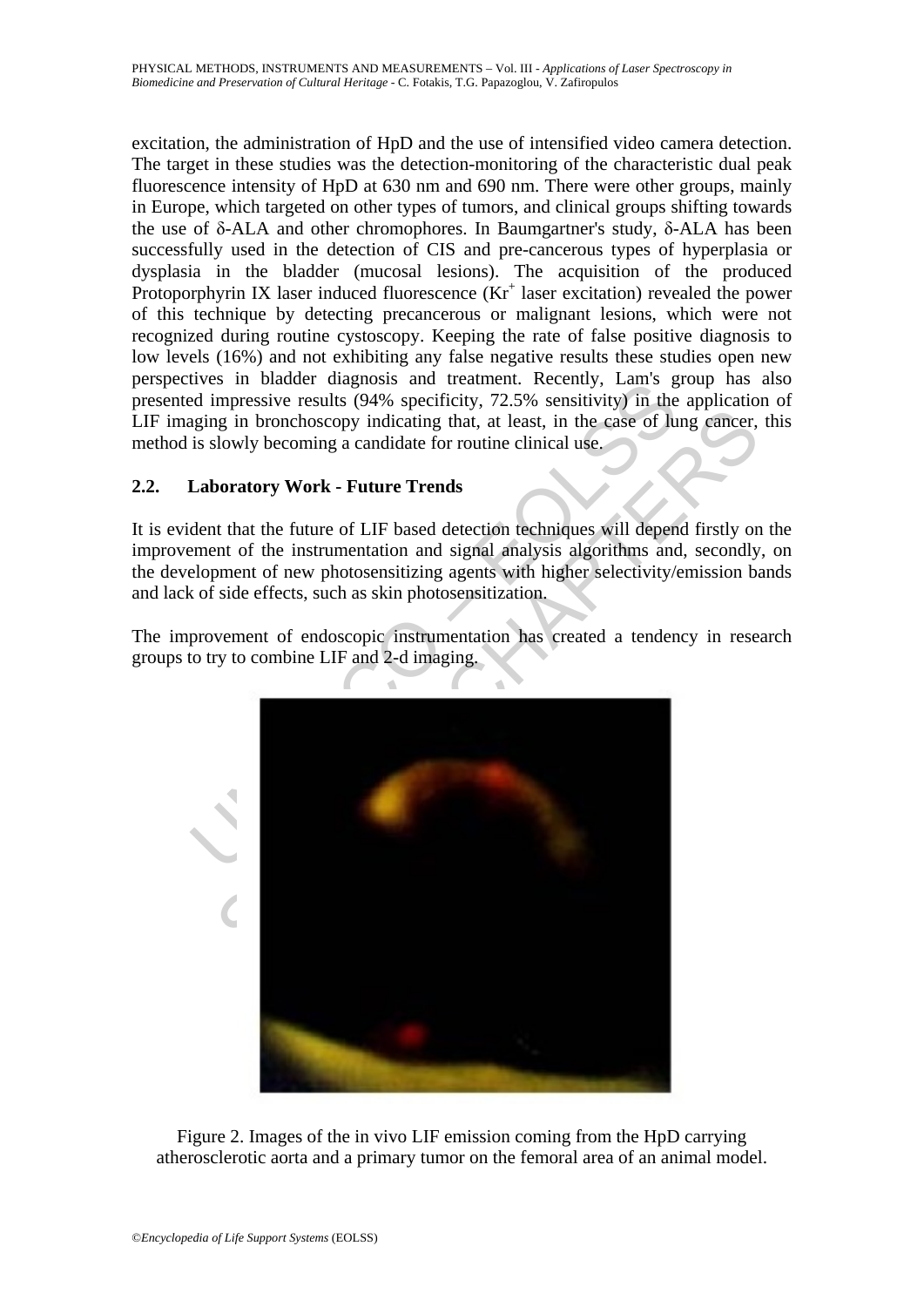Some of the groups use dual wavelength excitation for enhancing the contrast between the photosensitizer's emission and the autofluorescence. The search for chromophores other than HpD and Photofrin II is continuing, and other porphyrins (Uroporphyrin I) or Aluminum Phthalocyanine TS and Acridine Red have been extensively tested. Finally, time gating of the CCD camera's intensifier could also improve the signal to noise ratio in fluorescence images of tumors. By delayed observation of LIF it is possible to identify the contribution of the photosensitizer fluorescence to the overall emission signal. A prerequisite of this technique is the use of fast-pulsed lasers and a relatively expensive detection system.

Subsection and looking at the LIF distribution as a function<br>instrumentation and looking at the LIF distribution as a function<br>rediction rates reached impressive levels in some cases (94%)<br>cautioned on the measurement of a Numerous groups continue the research on single point measurements of LIF, using simpler instrumentation and looking at the LIF distribution as a function of wavelength. Their prediction rates reached impressive levels in some cases (94%) but the same groups cautioned on the measurement of a relatively high number of false positives.

TO ACCESS ALL THE **15 PAGES** OF THIS CHAPTER, Visit: http://www.eolss.net/Eolss-sampleAllChapter.aspx

#### **Bibliography**

- - -

Andersson-Engels S., Gustafson, Johansson A., J., Stenram U., Svanberg K., (1989c) Laser-induced fluorescence used in localizing atherosclerotic lesions, *Lasers Med. Sci. 4*, 171-181. [This work presents a complete statistical evaluation of LIFS in the atherosclerotic lesions detection].

Contract the measurement of a relatively high number of false positives.<br>
Stituted on the measurement of a relatively high number of false positives.<br>
The measurement of a relatively high number of false positives.<br>
States Anglos D., Solomidou M., Zergioti I., Zafiropulos V., Papazoglou T.G. and Fotakis C. (1996). Laser Induced Fluorescence in Artwork Diagnostics: An Application in Pigment Analysis. *Applied Spectroscopy* **50**, 1331-1334. [This work presents extended information on applying LIFS for pigment identification].

Asmus J.F. (1986). More light for art conservation. *IEEE Circuits and Devices (March issue)*, 6-15. [One of the first articles introducing laser cleaning].

Bäuerle, D. (2000). *Laser Processing and Chemistry*, Berlin Heidelberg New York: Springer-Verlag. [This book deals with the laser-matter interactions and the emerging applications].

Baumgartner R., Kriegmair M., Knüchel R., Stepp H., Heil P., Hofstetter A., (1993) Delta-ala-assisted fluorescence detection of cancer in the urinary bladder, *SPIE* **Vol. 2081** 74-80. [One of the representative studies of the use of δ-ALA in the detection of bladder cancer].

Cooper M. (Ed.) (1998). *Laser Cleaning in Conservation: an Introduction*, Oxford: Butterworth Heinemann. [This book presents an introduction of laser cleaning in conservation with many test case studies].

Fotakis C., Kalpouzos C., Papazoglou T. (Eds.) (1999), *OWLS V, Biomedicine and Culture in the Era of Modern Optics and Medicine*, Springer-Verlag. [Compilation of recent work in both fields]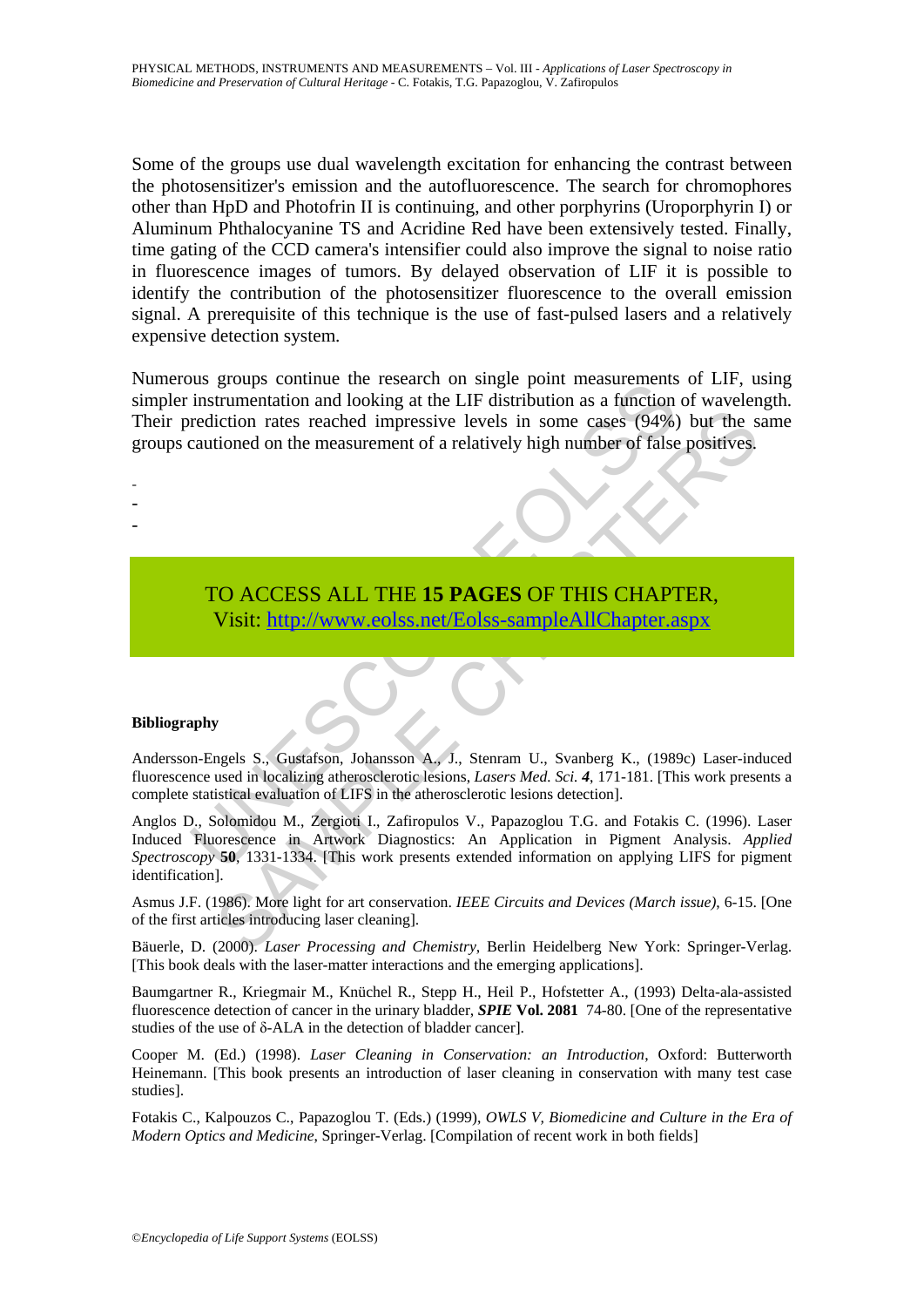Georgiou S., Zafiropulos V., Anglos D., Balas C., Tornari V. and Fotakis C. (1998). Excimer laser restoration of painted artworks: Procedures, Mechanisms and Effects*. Applied Surface Science* **127-129**, 738-745. [This work presents a scientific approach to laser cleaning of paintings].

Gobernado-Mitre I., Prieto A.C., Zafiropulos V., Spetsidou Y., and Fotakis C. (1997). On-line monitoring of laser cleaning of limestone by laser induced breakdown spectroscopy. *Applied Spectroscopy* **51**, 1125- 1129. [This work presents a test case study for on-line monitoring of laser cleaning of stone using LIBS or alternatively, LIFS].

Klein S., Stratoudaki T., Zafiropulos V., Hildenhagen J., Dickmann K. and Lehmkuhl T. (1999). Laserinduced breakdown spectroscopy for on-line control of laser cleaning of sandstone and stained glass. *Applied Physics A* **69**, 441-444. [This work presents two test case studies for on-line monitoring of laser cleaning of two different materials using LIBS].

König E. and Kautek W. (Eds.) (1997). *Lasers in the Conservation of Artworks*. Restauratorenblätter - Sonderband. Vienna: Verlag Mayer and Comp. [This volume contains 19 selected papers presented during the first Worksop on Lasers in the Conservation of Artworks (LACONA). The reader will get a very concrete idea on the first applications in the field].

Leon M.B., Almagor Y., Bartorelli A.L., Prevosti L.G., Teirstein P.S., Chang R., Miller D.L., Smith P.D., and Bonner R.F., (1990) Fluorescence-guided laser-assisted balloon angioplasty in patients with femoropopliteal occlusions, *Circulation* **81**, No*.* 1 143-155. [Excellent discussion of the correlation between fluorescence signals and the anatomy of the vascular wall].

O'Brien K.M., Gmitro A.F., Gindi G.R., Stetz M.L., Cutruzzola F.W., Laifer L.I., and Deckelbaum L.I., (1989) Development and evaluation of spectral classification algorithms for fluorescence guided laser angioplasty, *IEEE Trans. of Biomed.Engin.* **36**, No. 4 424-430. [One of the first rigorous attempts to use empirical algebraic expressions in the correlation of fluorescence data and histopathological findings]

Papazoglou T.G., Papaioannou T., Arakawa K., Fishbein M., Marmarelis V.Z., and Grundfest W.S., (1990) Control of excimer laser aided tissue ablation via laser-induced fluorescence monitoring, *Appl. Optics,* **29**, No. 33 4950-4955. [One of the first attempts to utilize the knowledge of LIFS in the control of laser assisted angioplasty]

#### **Biographical Sketches**

md. Vienna: Verlag Mayer and Comp. [This volume contains 19 selected first Worksop on Lasers in the Conservation of Artworks (LACONA). The create it works are first works and the Conservation of Artworks (LACONA). The firs idea on the first applications in the field].<br>
Minagor Y., Bartorelli A.L., Prevosti L.G., Teirstein P.S., Chang R., Miller D.L., Smith R.F., (1990) Fhorescence guided laser-assisted balloom angioplasty in patients.<br>
R.F., **Professor Costas Fotakis** is Professor of Physics at the University of Crete and Director of the Institute of Electronic Structure and Laser OF THE foundation for Research and Technology. His main research interests lie in the area of laser photophysics and laser materials processing and diagnostic applications. He is the author of more than 100 scientific publications. He has been invited speaker in numerous seminars and conferences and has received several academic awards. Also he has been project leader in major EU funded research projects and member of the organizational committees of several international conferences.

**Dr. Theodore G. Papazoglou** is a Research Scientist at the Laser and Applications Division of FORTH-IESL since 1991 and visiting Associate Professor at the Dept. of Physics, Univ. of Crete where he teaches Optoelectronics, Laser Applications and Medical Physics related courses. He received his Doctorate from the department of Biomedical Engineering of the University of Southern California in 1990. His thesis was on the use of Laser Induced Fluorescence Spectroscopy (LIFS) in the detection of atherosclerotic tissue during laser-assisted angioplasty. He served as research scientist at the Laser Research Center of the Cedars Sinai Medical Center, Los Angeles, CA. He has published 25 papers in refereed journals and over 30 articles in edited book volumes. He is the scientist in charge in various collaborations of FORTH-IESL (NATO-SfP, BIOMED II, INCO-COPERNICUS etc.). His current interests lie in the study of the optical properties of tissue using advanced opto-electronic devices such as ultra fast laser systems and fast detectors. He is involved in the design and development of optical systems for early cancer and arteriosclerosis detection using laser and photonic technology. His work has resulted in two patents. He is familiar with various data processing and system analysis techniques used in biomedical engineering applications. Furthermore he is involved in the design of various non-invasive detection medical workstations where linear and non-linear signal processing is involved.